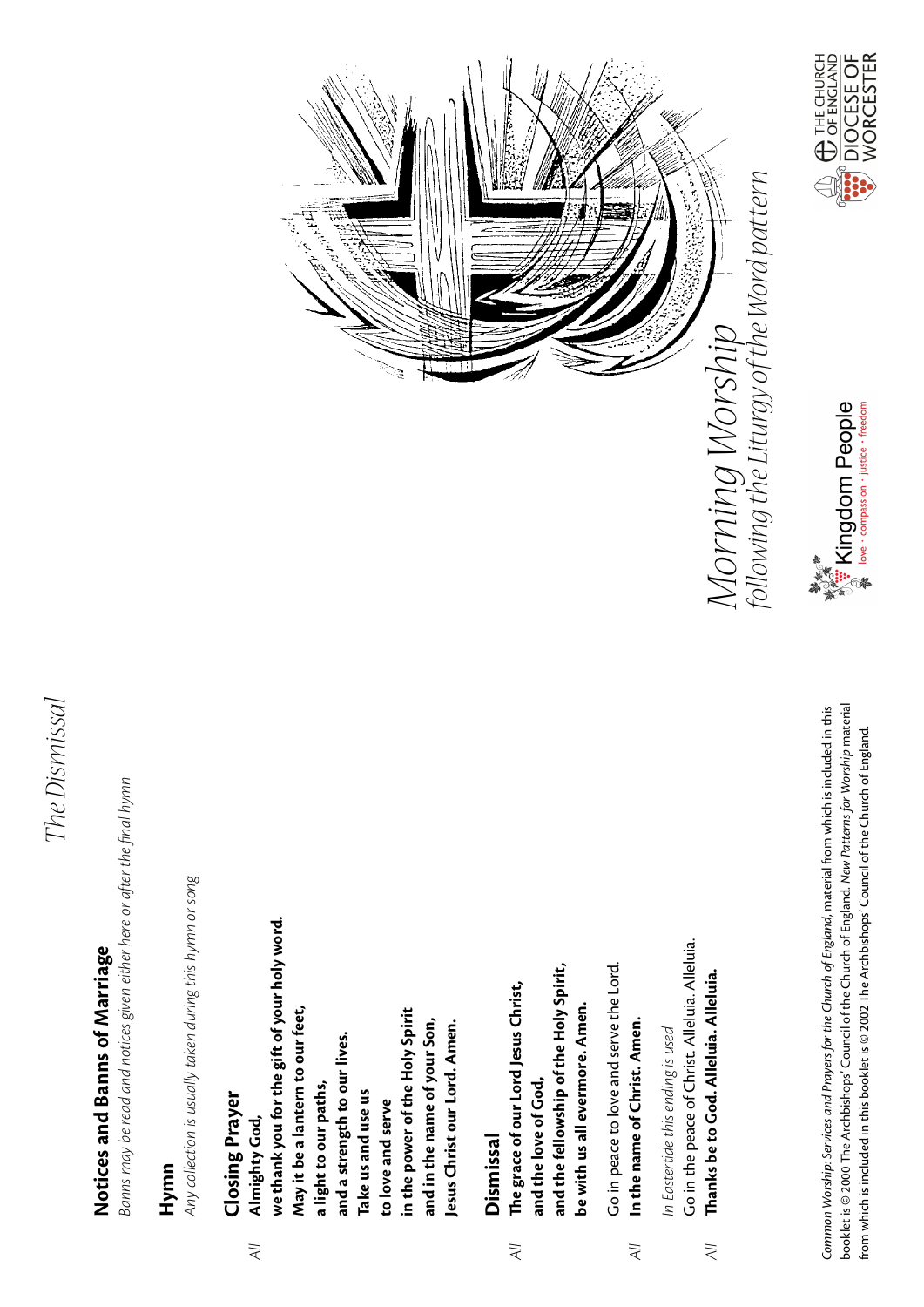## The Gathering *The Gathering*

## Welcoming the Word **Welcoming the Word**

Let us stand to welcome the Word of God. Let us stand to welcome the Word of God.

A Bible may be brought in, opened, and placed on the lectern *A Bible may be brought in, opened, and placed on the lectern*

Your word, O Lord, is a lantern to my feet Your word, O Lord, is a lantern to my feet and a light upon our path. *All* **and a light upon our path.**  $\overline{4}$ 

*or*

O Lord, your word is everlasting: O Lord, your word is everlasting:

it stands firm for ever in the heavens. *All* **it stands firm for ever in the heavens.**  $\lambda$ ll

### **Hymn**

An opening hymn may be sung here, after the Introduction, or in place of the Gloria. An opening hymn may be sung here, after the Introduction, or in place of the Gloria.

## Greeting and Welcome **Greeting and Welcome**

Grace, mercy and peace from God our Father Grace, mercy and peace from God our Father and the Lord Jesus Christ be with you and the Lord Jesus Christ be with you

and also with you. *All* **and also with you.**  $\overline{\lambda}$ 

From Easter to Pentecost this acclamation is added *From Easter to Pentecost this acclamation is added* Alleluia. Christ is risen. Alleluia. Christ is risen.

He is risen indeed. Alleluia. *All* **He is risen indeed. Alleluia.**  $\overline{A}$ 

#### ntroduction **Introduction**

We have come together in the name of Christ We have come together in the name of Christ we may give ourselves to the service of God. we may give ourselves to the service of God. and to seek the forgiveness of our sins, and to seek the forgiveness of our sins, to hear and receive God's holy word, that by the power of the Holy Spirit to offer our praise and thanksgiving, to hear and receive God's holy word, to offer our praise and thanksgiving, that by the power of the Holy Spirit to pray for the needs of the world, to pray for the needs of the world,

our Saviour Jesus Christ. Amen **our Saviour Jesus Christ. Amen** for the sake of your Son, **for the sake of your Son,** This ending may be used: T*is ending may be used:* accept these prayers *All* **accept these prayers** Merciful Father, Merciful Father,

 $\overline{\lambda}$ 

#### The Peace **Te Peace**

The presider introduces the Peace and then says T*e presider introduces the Peace and then says* The peace of the Lord be always with you. The peace of the Lord be always with you. And also with you. *All* **And also with you.**

 $\overline{\lambda}$ 

Ne offer those around us a greeting of peace. *We o*ff*er those around us a greeting of peace.*

## The Lord's Prayer **Te Lord's Prayer**

as we forgive those who sin against us. **as we forgive those who sin against us.** As our Saviour taught us, so we pray As our Saviour taught us, so we pray Give us today our daily bread. **Give us today our daily bread.** For the kingdom, the power, Lead us not into temptation **Lead us not into temptation For the kingdom, the power,** nallowed be your name, **hallowed be your name,** but deliver us from evil. **but deliver us from evil.** and the glory are yours **and the glory are yours** Our Father in heaven, on earth as in heaven. *All* **Our Father in heaven, on earth as in heaven.** your kingdom come, **your kingdom come,** Forgive us our sins your will be done, **Forgive us our sins your will be done,**  $\overline{\lambda}$ 

**now and for ever. Amen.**

now and for ever. Amen.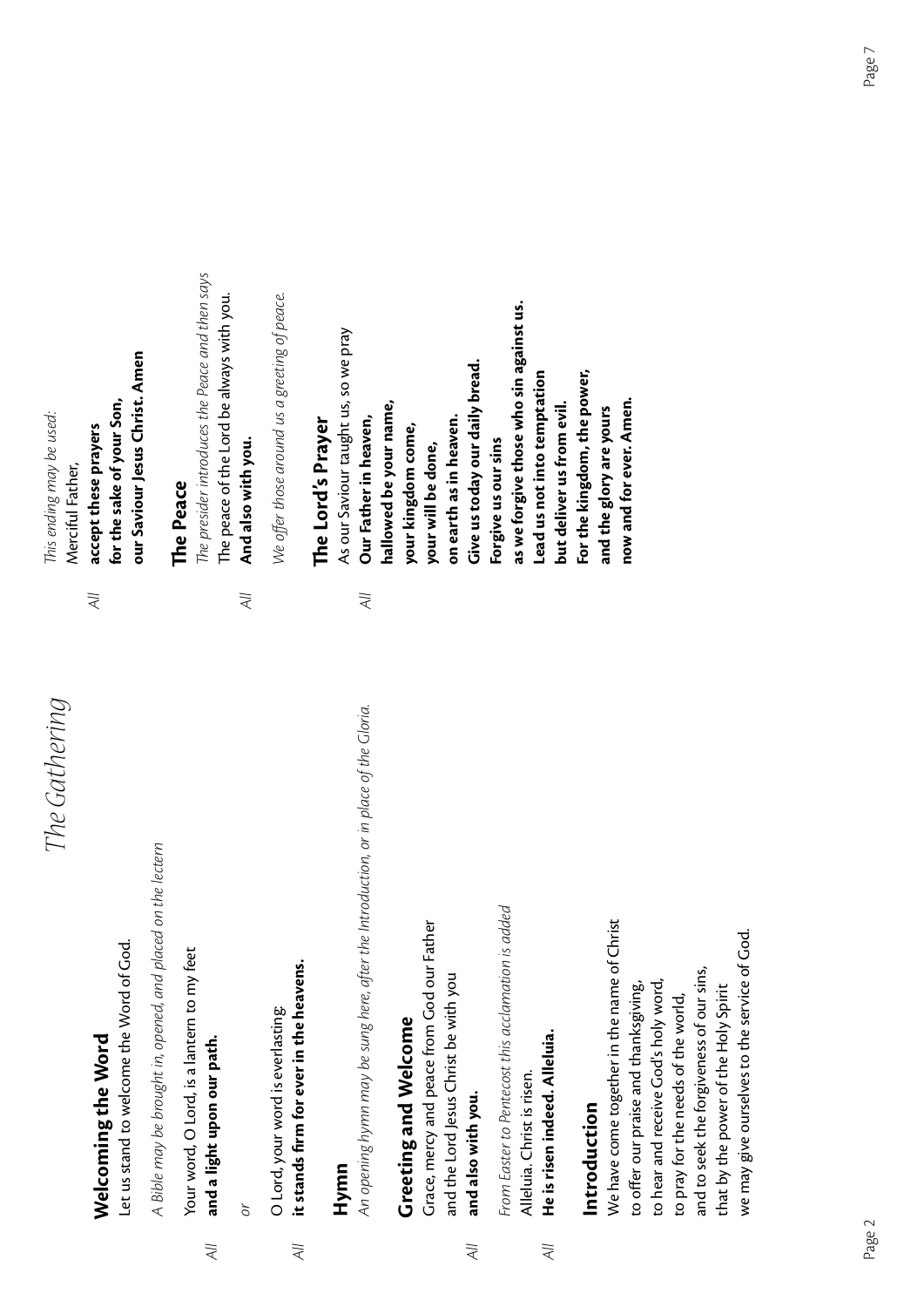| Creed    |  |
|----------|--|
|          |  |
|          |  |
|          |  |
|          |  |
|          |  |
| Apostles |  |
|          |  |
|          |  |
|          |  |
|          |  |
|          |  |
|          |  |
|          |  |
| The<br>T |  |
|          |  |
|          |  |
|          |  |
|          |  |

 $\overline{\lambda}$ 

I believe in God, the Father almighty, *All* **I believe in God, the Father almighty,** creator of heaven and earth. **creator of heaven and earth.**

and he will come to judge the living and the dead. **and he will come to judge the living and the dead.** believe in Jesus Christ, his only Son, our Lord, **I believe in Jesus Christ, his only Son, our Lord,** he is seated at the right hand of the Father, **he is seated at the right hand of the Father, who was conceived by the Holy Spirit,** who was conceived by the Holy Spirit, was crucified, died, and was buried; **was crucified, died, and was buried;** On the third day he rose again; **On the third day he rose again;** suffered under Pontius Pilate, **suffered under Pontius Pilate,** he descended to the dead. **he descended to the dead.** he ascended into heaven, **he ascended into heaven,** born of the Virgin Mary, **born of the Virgin Mary,**

and the life everlasting. Amen **and the life everlasting. Amen** the resurrection of the body, **the resurrection of the body,** I believe in the Holy Spirit, **I believe in the Holy Spirit,** the communion of saints, **the communion of saints,** the holy catholic Church, **the holy catholic Church,** the forgiveness of sins, **the forgiveness of sins,**

# *The Prayers*

 $\overline{\lambda}$ 

## **Prayers of Intercession Prayers of Intercession**

One of these responses may be used during the prayers *One of these responses may be used during the prayers* Lord, in your mercy Lord, in your mercy

hear our prayer *All* **hear our prayer**  $\overline{A}$ 

*or*

Lord, hear us. Lord, hear us.

Lord, graciously hear us. *All* **Lord, graciously hear us.**  $\overline{\overline{A}}$ 

#### Preparation **Preparation**

You shall love the Lord your God with all your heart, You shall love the Lord your God with all your heart, Hear, O Israel, the Lord our God is the only Lord. "Hear, O Israel, the Lord our God is the only Lord. with all your soul, with all your mind, with all your soul, with all your mind, The first commandment is this: Te first commandment is this: and with all your strength." and with all your strength." Our Lord Jesus Christ said: Our Lord Jesus Christ said:

The second is this: "Love your neighbour as yourself." The second is this: "Love your neighbour as yourself."  $\;$ There is no other commandment greater than these. Tere is no other commandment greater than these. On these two commandments hang all the law and the prophets. On these two commandments hang all the law and the prophets. Amen. Lord, have mercy. *All* **Amen. Lord, have mercy.**

## **Prayers of Penitence Prayers of Penitence**

 $\lambda$ ll

that he gave his only Son Jesus Christ that he gave his only Son Jesus Christ to be our advocate in heaven, to be our advocate in heaven, and to bring us to eternal life. and to bring us to eternal life. to save us from our sins, God so loved the world to save us from our sins, God so loved the world

firmly resolved to keep God's commandments firmly resolved to keep God's commandments et us confess our sins in penitence and faith, Let us confess our sins in penitence and faith, and to live in love and peace with all. and to live in love and peace with all. Most merciful God, *All* **Most merciful God,**

We have not loved our neighbour as ourselves. **We have not loved our neighbour as ourselves.** We have not loved you with our whole heart. **We have not loved you with our whole heart.** and walk humbly with you, our God. Amen. **and walk humbly with you, our God. Amen.**that we may do justly, love mercy, **that we may do justly, love mercy,** we confess that we have sinned -ather of our Lord Jesus Christ, **Father of our Lord Jesus Christ, we confess that we have sinned** help us to amend what we are, **help us to amend what we are,** and direct what we shall be; **and direct what we shall be;** forgive what we have been, n thought, word and deed. **in thought, word and deed. forgive what we have been,** In your mercy **In your mercy**